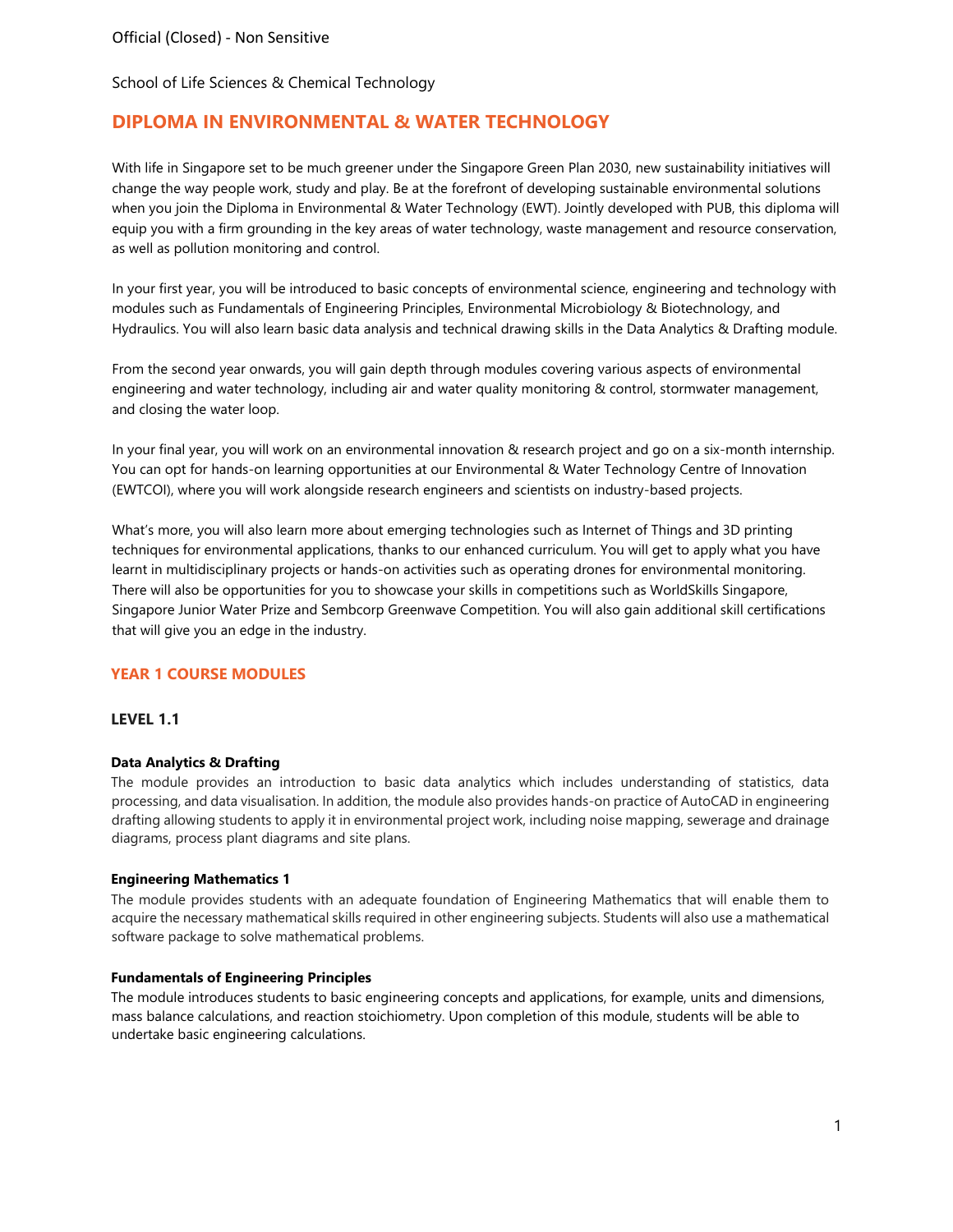## **Inorganic & Physical Chemistry**

This module covers the principles of physical chemistry as well as the reactions and properties of inorganic compounds. Students will study the structure of matter, chemical bonding, chemical calculations, electrochemistry and redox reactions, chemical equilibria, ionic equilibria, chemical kinetics, thermochemistry, transition metal chemistry and chemistry of solutions, including acids and bases.

## **LEVEL 1.2**

### **Career & Professional Preparation 1**

This module is part of the Education and Career Guidance framework to provide students with the tools and resources necessary for their career and/or further education. In this first module, students will undergo personal discovery and exploration of industry and career prospects. Students will learn how to plan and set achievable goals in preparation for their future. Students will also learn the importance of passion and professionalism, along with basic teamwork and interpersonal skills.

### **Engineering Mathematics 2**

A continuation of the Engineering Mathematics I module, this module provides students with an adequate foundation of Engineering Mathematics that will enable them to apply the mathematical skills for their careers and/or further studies. The emphasis of this module is placed on their applications in solving engineering related problems. Students will also use a mathematical software package to solve mathematical problems.

### **Environmental Microbiology & Biotechnology**

The module covers fundamentals of microbiology and biotechnological methodologies to assess the well-being of ecosystems, transform pollutants to harmless substances, generate biodegradable materials from renewable sources, and develop eco-friendly manufacturing and disposal processes. Applications, including recent developments in the field of microbiology and biotechnology in aspects relating to the environment will be covered.

### **Hydraulics**

Students will learn the basic hydraulic principles and concepts which are essential for the study of water and wastewater treatment technologies. Students will be exposed to properties of fluids, manometers, hydrostatics and fundamental principles of fluid flow. Head losses in pipeline, design of pipeline, flow measurements and pipe network analysis will be covered. Students will also learn about open channel flow, the design of surface water drainage systems and pumping pipeline systems.

### **Solid & Hazardous Waste Management**

In this module, students will be taught how solid and hazardous waste is generated, methods of collection, handling, treatment, disposal of waste and related pollution impacts. Concepts of waste minimisation such as recycling, reuse, reduction and waste exchange will be highlighted as effective tools for sustainable waste management. Issues in hazardous waste with emphasis on biomedical waste generation, collection and treatment will be addressed. Local legislation for solid and hazardous waste will be explained in relation to the overall waste management system.

## **YEAR 1 COURSE CURRICULUM**

| <b>Module Name</b>                     | <b>Credit Units</b> |
|----------------------------------------|---------------------|
| Level 1.1 (20 hours per week)          |                     |
| Data Analytics & Drafting              |                     |
| <b>Engineering Mathematics 1</b>       | h                   |
| English Language Express*              | ΝA                  |
| Fundamentals of Engineering Principles |                     |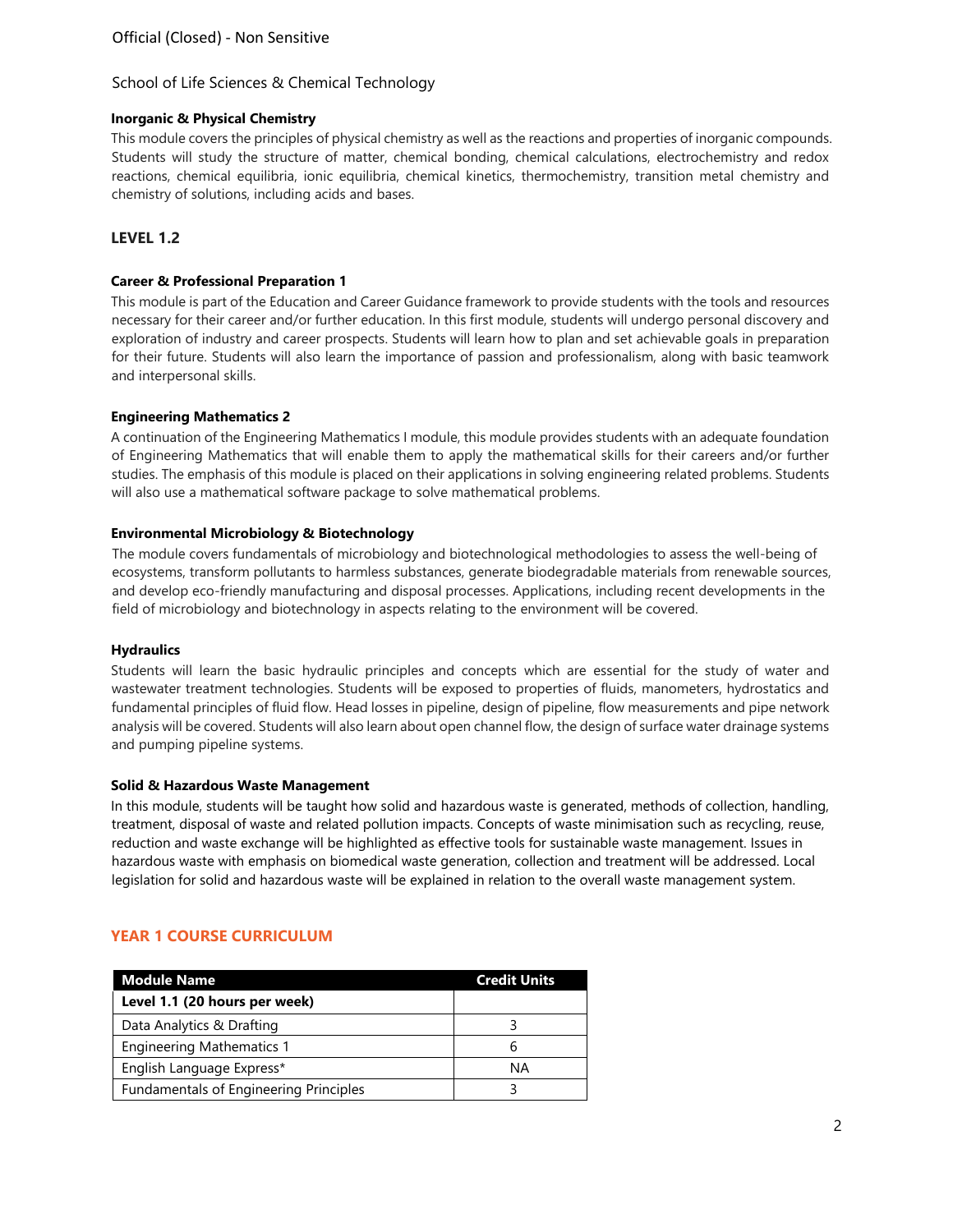| ੨             |
|---------------|
| 5             |
|               |
|               |
| ς             |
| 6             |
| $\mathcal{P}$ |
|               |
|               |
|               |
|               |

#### **Notes:**

^ For more details on Interdisciplinary Studies (IS) electives, please log on [to www.np.edu.sg/is](http://www.np.edu.sg/is) \* This module is only offered to students who are weaker in the English Language.

#### **IS Modules**

The School of Interdisciplinary Studies (IS) delivers a broad-based curriculum, which nurtures a new generation of professionals with multidisciplinary skills and an innovative and entrepreneurial spirit to meet the challenges of a knowledge economy. IS offers both prescribed modules and electives to challenge boundaries. Prescribed modules develop students' competencies in core areas such as Communication, Innovation and Enterprise, Culture and Communication, and Personal Mastery and Development, while elective modules provide insights into Arts and Humanities, Business, Design, and Science and Technology.

## **YEAR 2 COURSE MODULES**

## **LEVEL 2.1**

### **ABC Waters Management**

Singapore has an extensive network of waterways and waterbodies allowing efficient stormwater management. This module provides an introduction to the Active, Beautiful and Clean (ABC) Waters Programme as part of the initiative to remake Singapore into a vibrant 'City of Gardens and Water'. Students will be taught about the role of ABC Waters design features in keeping Singapore's waterways and waterbodies clean by retaining and treating stormwater close to the source. Other topics covered include design concepts of sedimentation basins, vegetated swales and bioretention systems.

### **Career & Professional Preparation 2**

This module is part of the Education and Career Guidance framework to provide students with the tools and resources necessary for their further career and/or education. In this module, students will explore basic job search strategies, practice writing effective resumes and cover letters, and learn interview skills. Students will also learn professional and intercultural communication skills to prepare them for a dynamic and diverse workplace.

### **Environmental Laboratory 2**

This module integrates the practical aspects of Environmental Microbiology and Chemistry. Students will harness their laboratory skills in sample preparation and testing. They will also learn about laboratory operations management. Basic Internet of Things aspect in water monitoring will also be introduced.

### **Noise Monitoring & Control**

Singapore's rapid economic growth towards an industrialised and urbanised society coupled with an affluent population has resulted in a greater need to control noise in the general environment. The control of noise pollution is essential in all aspects of work and students will be taught the fundamentals of how noise pollution arises, health impacts of noise, measurement and monitoring of noise levels, preventive and control measures and local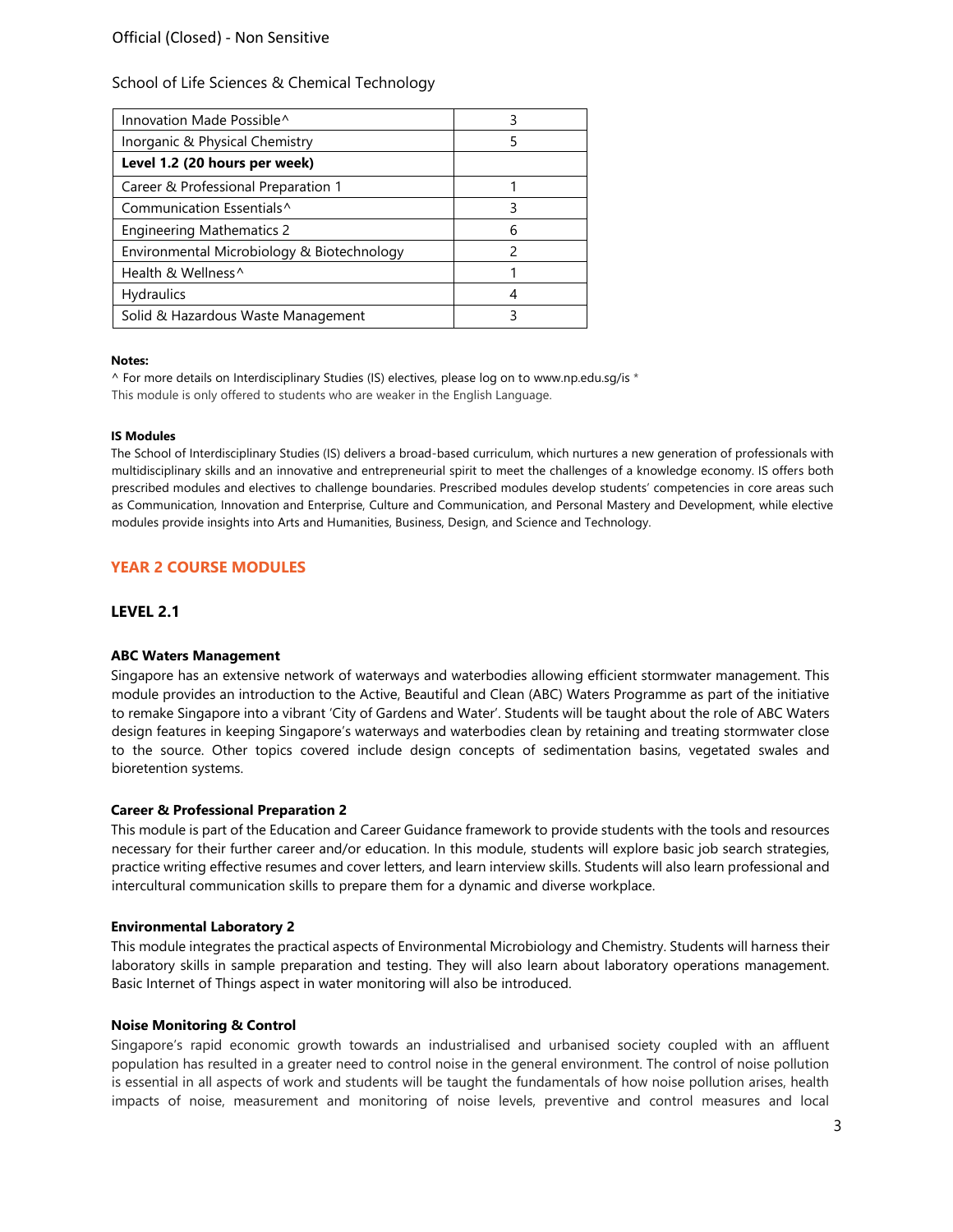environmental legislation. The module provides for two WSQ recognised certifications under Competency unit of Monitor Noise and Vibration (Competency Code: OH-PH-501C-1) and Competency unit of Control Noise and Vibration (Competency Code: OH-PH-502C-1), if students qualify based on the WSQ assessment plan.

## **Water & Environmental Chemistry**

This module introduces students to key aspects of environmental and water chemistry for application in pollution control, resource recovery, and water and wastewater treatment. Students will learn quantitative measurements and analysis of solid wastes, water and wastewater. Principles of measurement, instrumentation and analysis are emphasised using an application-oriented approach.

## **Water Supply Technology & Design**

This module introduces the concepts of water treatment technologies for treating raw water from various sources. The focus in this module is to impart knowledge of conventional water treatment technologies. Topics covered include pre-treatment, sedimentation, filtration and disinfection techniques for the treatment of potable water.

Adverse effects of hardness and hardness treatment using chemical methods and the use of ion-exchange processes are covered in detail. Practical problems associated with the operation and maintenance of water treatment plants including mechanical & electrical equipment and possible solutions for these problems will be emphasised.

## **LEVEL 2.2**

## **Air Quality Monitoring & Control**

Monitoring and control of both outdoor and indoor air pollution are important aspects of environmental management. Students are taught the fundamentals of how air pollution arises, types of pollutants, and their environmental and health impacts. Dispersion modelling, indoor air quality audit, sampling and monitoring of pollutants, techniques of identification of pollutants, preventive and control measures, local environmental legislation and guidelines on air quality including PSI will be introduced.

### **Civil Engineering Fundamentals**

This module explores the fundamental principles and practices of civil engineering. It provides students with an understanding of the main types of civil engineering structures and construction processes. It also covers the theory of statics and mechanics of materials, with applications to a range of environmental engineering projects.

### **Environmental Management Systems**

In this module, students will learn the application of concepts and principles in environmental management. Topics covered include the fundamentals of environmental impact assessment (EIA), environmental baseline studies (EBS), environmental management systems (EMS), ISO 14001, ISO 50001, environmental auditing and renewable energy.

### **Water Pollution & Reclamation Technology**

This module introduces students to sewage characteristics, sewer design and maintenance and unit operations in a conventional wastewater treatment plant. It covers the fundamentals of sewage collection systems for domestic wastewater, wastewater treatment technologies, monitoring and operation of wastewater treatment systems and the code of practice relevant to sewerage and wastewater treatment. Students will be given an overview of water pollution and impact of pollution on different types of waterbodies. Students will also learn about sludge treatment and disposal technologies. Emerging technologies in water reclamation and water recycling will be emphasised.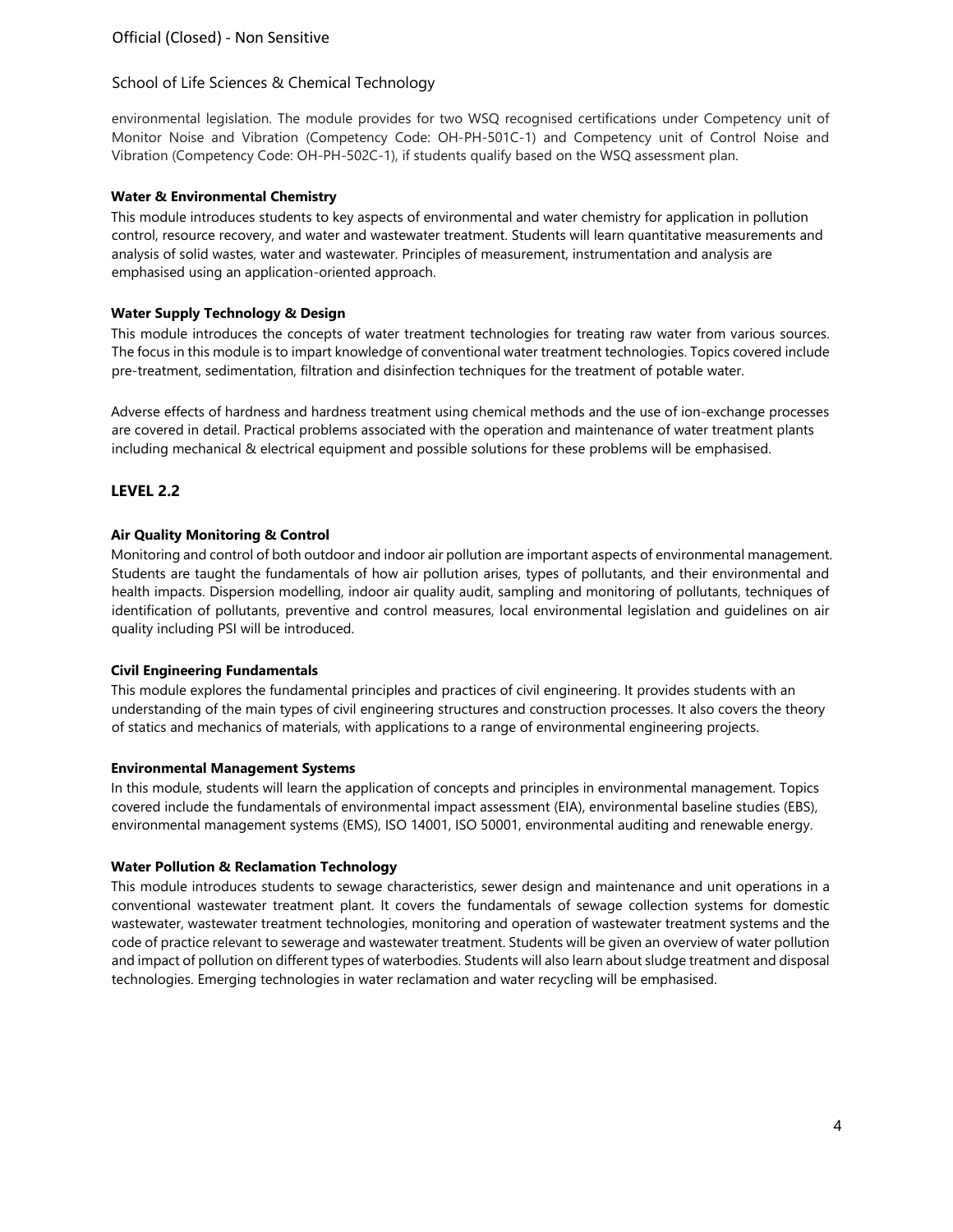### **Workplace Safety & Health**

This module covers the relevant legislation and standards pertaining to workplace safety and health. Students will be taught to identify the various types of workplace hazards and the means of protection and control against these hazards. Topics include risk assessment and control, safety management systems, job safety analysis, accident reporting and investigation. Students will be issued WSHC recognised bizSAFE Level 2 certificates upon completion of this module.

## **YEAR 2 COURSE CURRICULUM**

| <b>Module Name</b>                       | <b>Credit Units</b> |
|------------------------------------------|---------------------|
| Level 2.1 (20 hours per week)            |                     |
| <b>ABC Waters Management</b>             | 4                   |
| Career & Professional Preparation 2      | $\mathcal{P}$       |
| Environmental Laboratory 2               | 3                   |
| Noise Monitoring & Control               | 4                   |
| Water & Environmental Chemistry          | 3                   |
| Water Supply Technology & Design         | 4                   |
| Level 2.2 (21 hours per week)            |                     |
| Air Quality Monitoring & Control         | 4                   |
| Civil Engineering Fundamentals           | 6                   |
| <b>Environmental Management Systems</b>  | $\mathcal{P}$       |
| Water Pollution & Reclamation Technology | 4                   |
| Workplace Safety & Health                | 3                   |
| World Issues: A Singapore Perspective^   | 2                   |

#### **Notes:**

^ For more details on Interdisciplinary Studies (IS) electives, please log on [to www.np.edu.sg/is](http://www.np.edu.sg/is)

#### **IS Modules**

The School of Interdisciplinary Studies (IS) delivers a broad-based curriculum, which nurtures a new generation of professionals with multidisciplinary skills and an innovative and entrepreneurial spirit to meet the challenges of a knowledge economy. IS offers both prescribed modules and electives to challenge boundaries. Prescribed modules develop students' competencies in core areas such as Communication, Innovation and Enterprise, Culture and Communication, and Personal Mastery and Development, while elective modules provide insights into Arts and Humanities, Business, Design, and Science and Technology.

## **YEAR 3 COURSE MODULES**

### **LEVEL 3.1**

### **Environmental Innovation & Research**

In this module, students are expected to integrate the knowledge they have gained in the earlier semesters to undertake an environmental project on a related topic in the field of water, environmental science and technology.